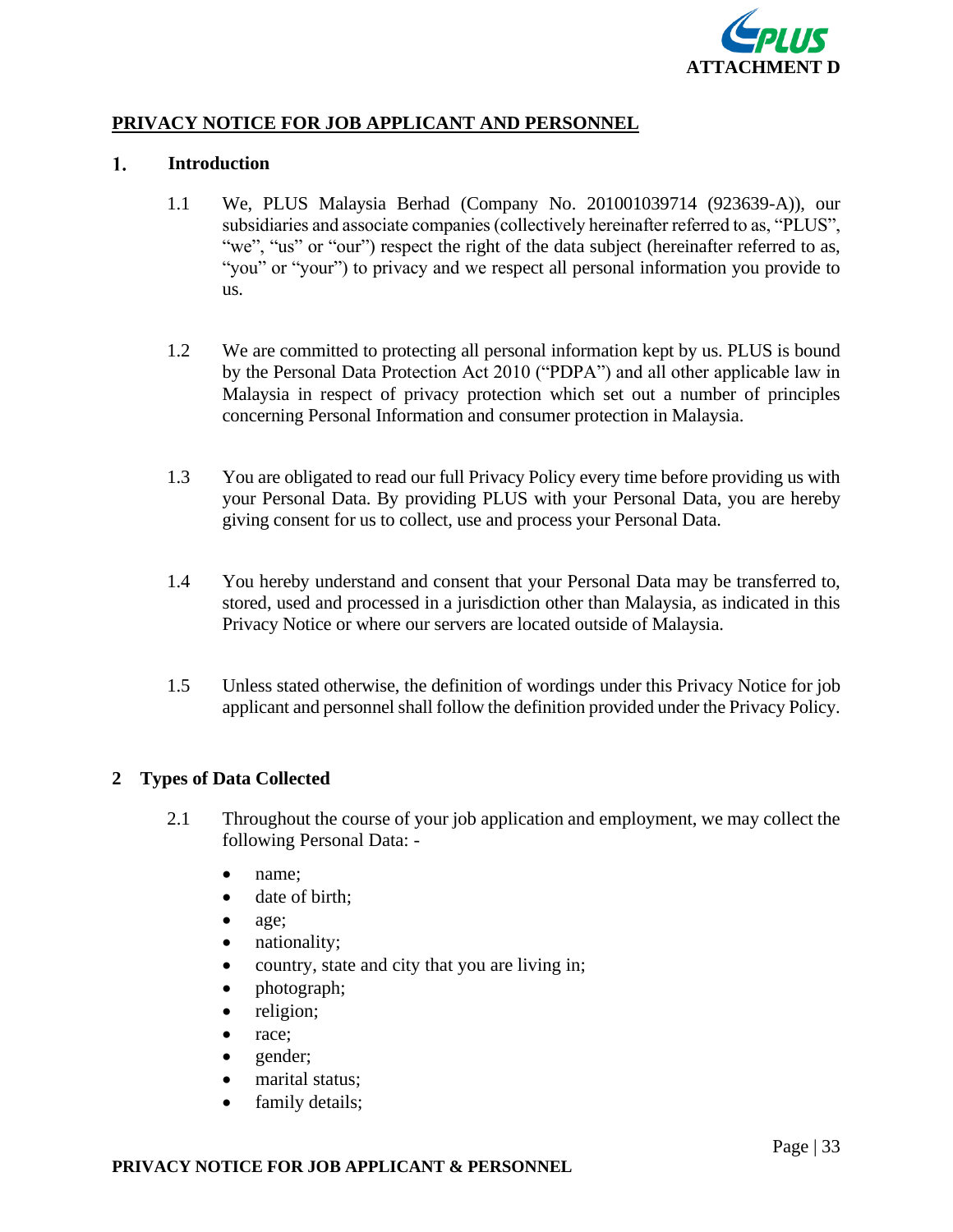

- identity card / passport no.;
- contact details such as mobile phone, address and email;
- medical records:
- relationship status;
- education background;
- monthly expenses such as utility bills, bank loans, credit card debts and insurances;
- details on source of income including spouse; and
- work experience.
- 2.2 We may also obtain your personal information from publicly available information systems and reporting agencies in connection with your employment.
- 2.3 Unless stated otherwise, your information is necessary to us. If you do not provide all the information requested herein, we may not be able to offer you employment.
- 2.4 The types of data collected stated in Paragraph 2.1 above is non-exhaustive and may vary as deemed necessary by PLUS.

## **3 Sensitive Personal Data**

- 3.1 Where required under the Malaysian laws, PLUS will obtain consent from you before we process your sensitive personal information.
- 3.2 PLUS will process personal information or sensitive personal information without your consent only in those limited circumstances as permitted by the Malaysian laws.

## **4 Source of Data**

- 4.1 In addition to the Personal Data you provide to us directly, we may collect your Personal Data from a variety of sources such as: -
	- when you fill up PLUS application forms, registration forms or other forms;
	- when you provide PLUS with any inquiries, feedbacks, complaints or claims;
	- from publicly available sources such as directories;
	- from your interaction with PLUS on our social media pages, such as following, commenting, liking or messaging us on such pages;
	- when you interact and communicate with us at any events,  $\theta$ -activities or correspondences;
	- when you enter contests and any surveys organized by us;
	- from our various entities or divisions as well as our related, associated or affiliated companies (this includes entities within the PLUS Group of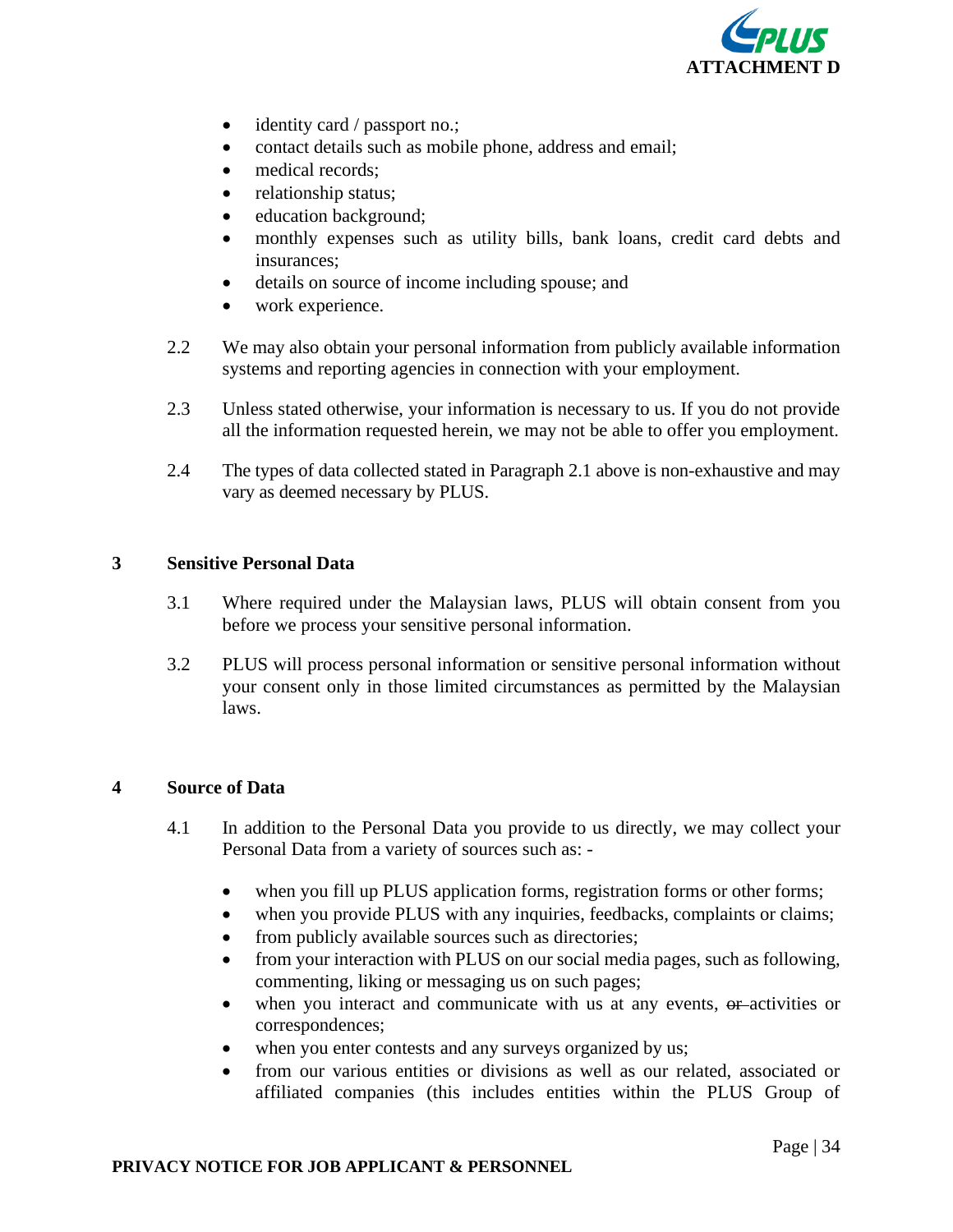

Companies);

- by visiting, interacting and communicating with us and using our services on our online platform, your Personal Data may also be collected from cookies, web beacons, GPS and other technical methods which may involve the transmission of Personal Data either directly to us or to another Authorised Third-Party to collect information on our behalf used on the online platform.
- 4.2 Our online platform may be linked to Third-Party Sites. This Privacy Notice does not apply to such Third-Party Sites as those sites are outside of our control. If you choose to access Third-Party Sites using the links provided, the operators of these sites may collect your personal information. You are obligated to read and consent to the privacy policies of these Third-Party Sites before submitting any personal information. We shall not be held responsible legally or otherwise for the activities, privacy policies or levels of privacy compliance of these Third-Party Sites.

# **5 Data Usage Purpose**

- 5.1 Throughout the course of your job application and employment, we may process your Personal Data for the following purposes:-
	- to assess and process your application;
	- to perform recruitment process;
	- to carry out character assessment / credit checks;
	- to assess your suitability for employment with us;
	- for administration and management purposes;
	- to process and investigate any claims made by you;
	- for promotional purpose of products or services by PLUS;
	- to process participation in any events, activities, contests, promotions, polls or surveys organised by PLUS;
	- to carry out statistical analysis;
	- to comply with legal or regulatory requirements or as authorized by legal or regulatory requirements both within and outside of Malaysia;
	- for annual reports and company profile;
	- human resource and personnel management such as employment related matters, performance, benefits and payroll etc.;
	- for business proposals and as required to conduct business activities;
	- for purposes of detection, prevention and prosecution of crime whether within or outside of Malaysia; and
	- for such other purposes which you have consented.

Unless stated otherwise, your information is necessary to us. If you do not provide all the information requested herein, we may not be able to offer you with employment.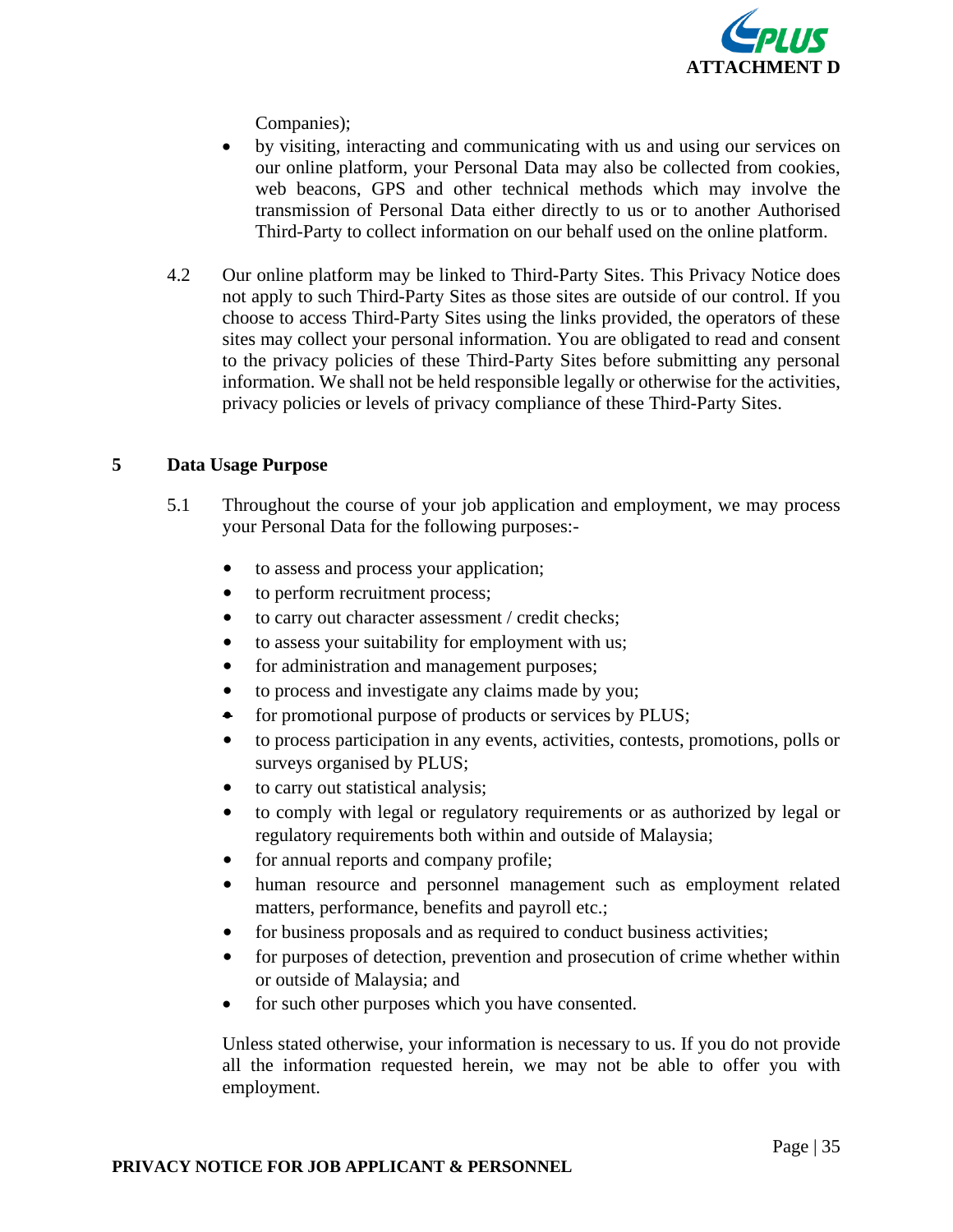

5.2 If you do not consent to us processing your Personal Data for the Purposes stated in Paragraph 5.1 above, please notify us using the Contact Details stated in Paragraph 12 below.

# **6 Disclosure of Personal Data**

- 6.1 If you are applying for a position in one of the companies within PLUS Group of Companies, your information will be passed to that company. Nevertheless, your information will be processed by PLUS Malaysia Berhad ("PMB") as the PLUS Group of Companies centralises its human resource functions and roles to PMB.
- 6.2 Your information will also be disclosed to other entities within PLUS Group of Companies for the purpose of benefits computation or streamlining of perks and benefits of all the Personnel of PLUS Group of Companies.
- 6.3 We may also disclose your information to our Authorised Third-Party providing services relating to the purposes of which the Personal Data is collected. If you are employed by PMB or any of the members of the PLUS Group of Companies, we will disclose your information to organisations which provide and administer training and talent development, and Personnel benefits, such as medical benefits, subsidies, insurance schemes, pension schemes and employee share schemes (if any).
- 6.4 We may disclose your personal information if required to do so by law or in good faith, if such action is necessary to:-
	- comply with any law requirement from Government bodies, regulatory bodies, law enforcement agencies, court orders or legal process; or
	- protect and defend the rights or property of the PLUS Group of Companies and their users.
- 6.5 We might sell or buy companies, subsidiaries, or business units as we continue to develop our business. In such transactions, your information may be disclosed to third parties involved in the transactions. If you are to be placed in another entity, your information will be transferred to that entity.

## **7 Rights and Choices**

- 7.1 If you would like to may make any inquiries, complaints, access or correction requests or request for us to limit the processing of your Personal Data relating to the Data Usage Purpose as provided under Paragraph 5 above, please contact us using the Contact Details in Paragraph 12 below.
- 7.2 We reserve the right to impose a fee for access of your Personal Data in the amounts as permitted under law. In respect of your right to access and/or correct your

#### **PRIVACY NOTICE FOR JOB APPLICANT & PERSONNEL**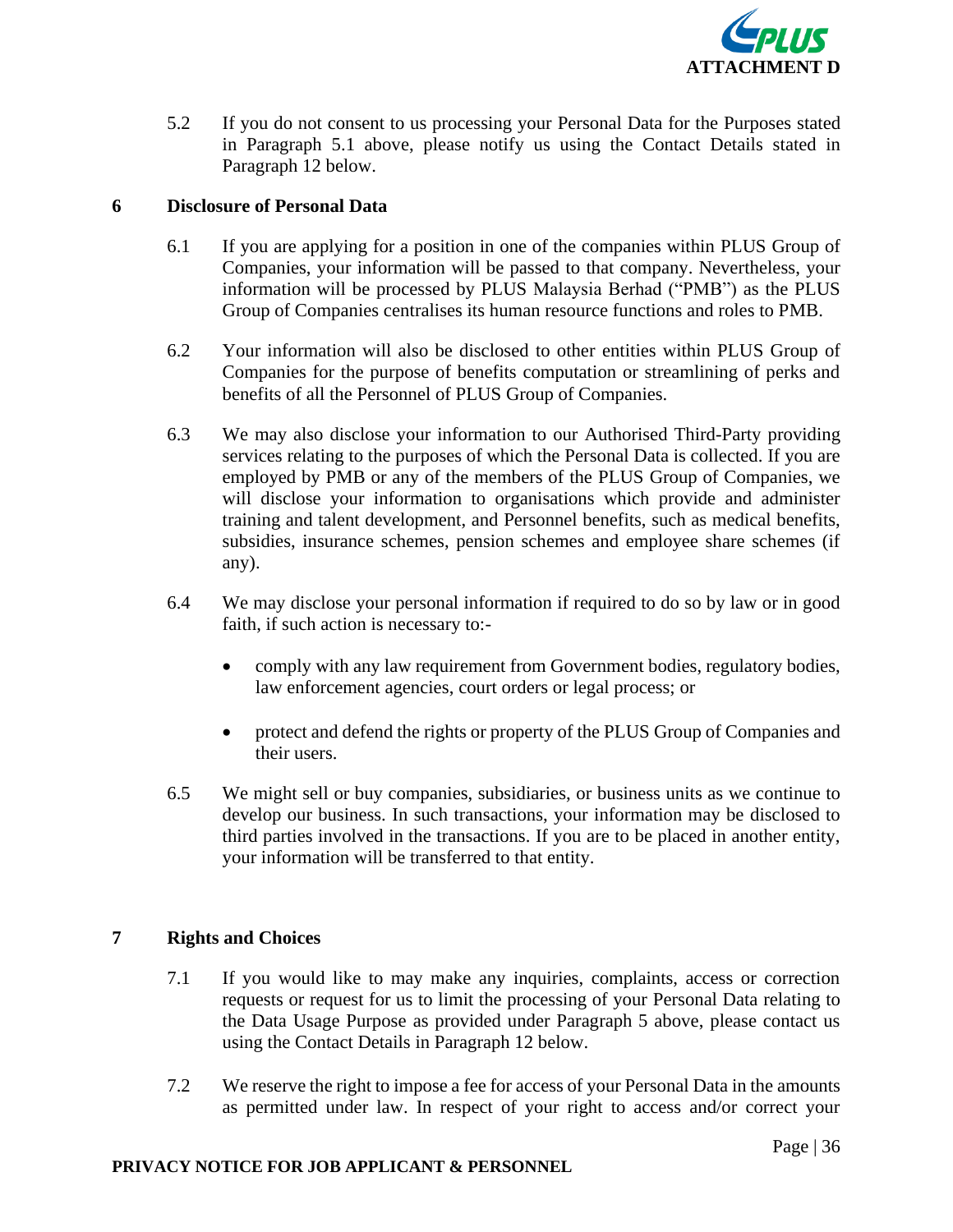

Personal Data, we have the right to refuse your request to access and/or make any correction to your Personal Data for the reasons permitted under law, such as where the expense of providing access to you is disproportionate to the risks to your or another person's privacy.

- 7.3 Where you elect to limit our right to process your Personal Data, you may contact us in writing at our email address in Paragraph 12 below.
- 7.4 If you do not wish for your Personal Data to be collected via cookies on the online platform, you may deactivate cookies by adjusting your internet browser settings to disable, block or deactivate cookies, by deleting your browsing history and clearing the cache from your internet browser.
- 7.5 For Job Applicants, we will not provide you with the information of other person, including but not limited to the assessments and/or views of our interviewers or assessors of you.

# **8 Personal Data from Minor and Other Person**

- 8.1 In the event Personal Data of minors (individuals under eighteen (18) years of age) is provided to us, you, as their parent or legal guardian hereby consent to the processing of the minor's Personal Data and personally accept and agree to be bound by this Privacy Notice and take responsibility for his/her actions.
- 8.2 In some circumstances you may have provided Personal Data relating to other persons such as your spouse, family members or friends and in such circumstances you represent and warrant that you are authorised to provide their Personal Data to us and you have obtained their consent for their Personal Data to be processed and used in the manner as set forth in this Privacy Notice.

## **9 Retention and Disposal of Personal Data**

- 9.1 Your information will be kept for a reasonable period in accordance with the data protection laws in Malaysia as follows:
	- successful applicants If you are successful in your application, we will keep your information in accordance with our retention period.
	- unsuccessful applicants If your application is unsuccessful, we will keep your information for a period allowed under the law unless you request that it be deleted from our recruitment system.